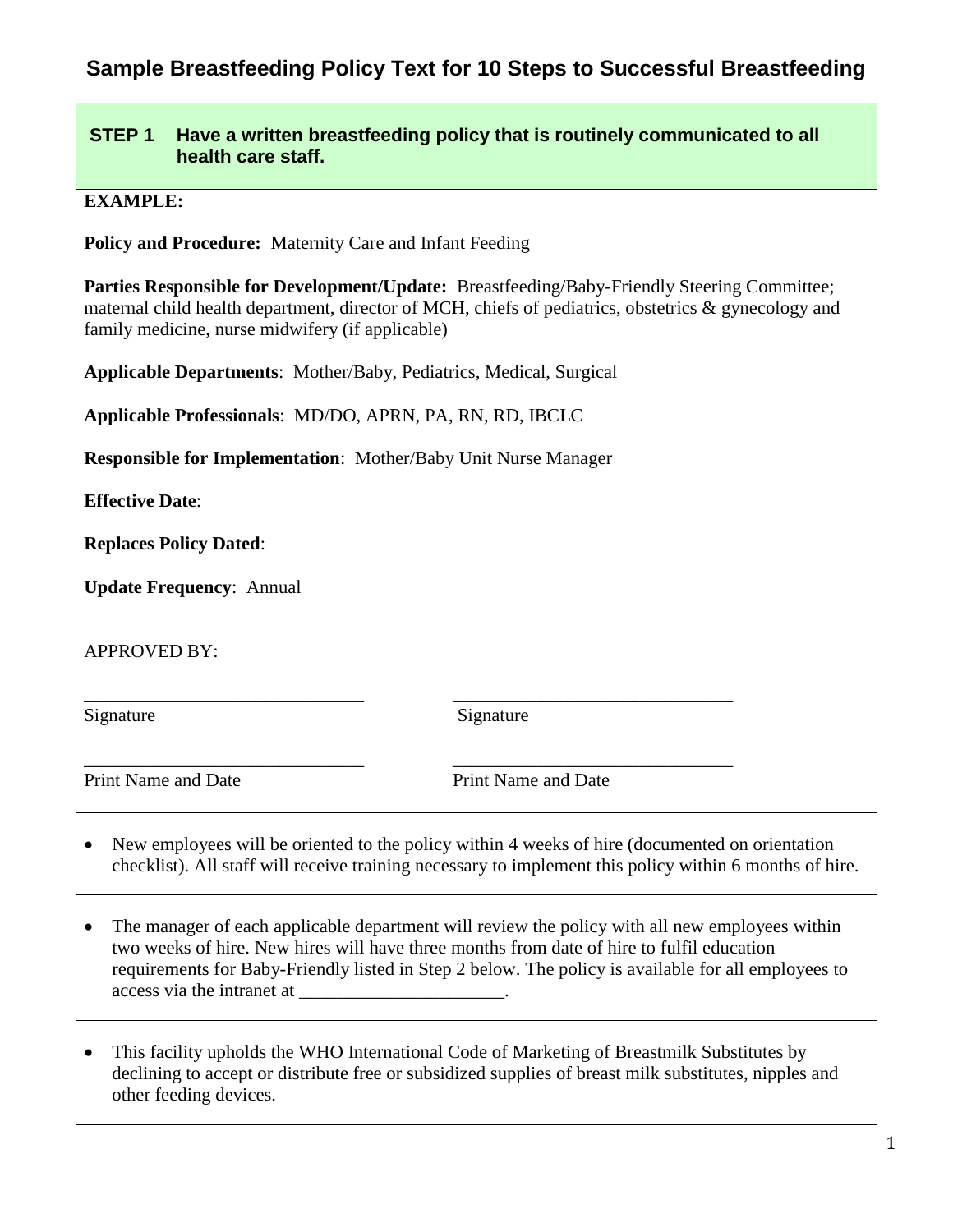- a. Employees of manufacturers or distributers of breastmilk substitutes, bottles, nipples, and pacifiers will have no direct contact or communication with pregnant women and mothers.
- b. This facility does not receive free gifts, non-scientific literature, materials, equipment, money, or support for breastfeeding education or events from manufacturers of breastmilk substitutes, bottles, nipples, and pacifiers.
- c. Pregnant women, mothers, and families will not be given marketing materials, samples or gift packs by the facility that consist of breast milk substitutes, bottles, nipples, pacifiers, or other infant feeding equipment or coupons for the above items.
- The World Health Organization Ten Steps to Successful Breastfeeding, and policies to support nonbreastfeeding mothers, will be posted in all locations where care is provided to mothers and young children in languages and with wording that staff and families can easily understand.
- Typical references are available at \_\_\_\_\_\_\_\_\_\_\_\_\_\_\_\_\_\_\_\_\_\_\_\_\_\_\_\_\_\_\_\_\_\_\_\_\_\_\_\_\_\_\_\_\_.

### **STEP 2 Train all health care staff in skills necessary to implement this policy.**

- Education will be coordinated by the Perinatal Educators in collaboration with the managers/designees along with International Board Certified Lactation Consultants (IBCLC) and Certified Lactation Counsellors (CLC).
- The curriculum covers all 15 lessons recommended by Baby Friendly USA per BFHI Guidelines and Criteria Appendix A [\(https://www.babyfriendlyusa.org/get-started/the-guidelines-evaluation](https://www.babyfriendlyusa.org/get-started/the-guidelines-evaluation-criteria)[criteria\)](https://www.babyfriendlyusa.org/get-started/the-guidelines-evaluation-criteria).
- Training will include breastfeeding, provision of human milk, and feeding the infant who is not breastfed, as well as alternative methods of feeding if not breastfeeding.
- Staff is aware of the safe storage and handling of human milk.
- Training for staff will include 20 hours of education, 5 of which will be under direct supervision of a supervisory staff member.
- Physicians and advanced practice nurses will receive a minimum of 3 hours of education and training
- Details of the training plan are included in ... and are based on Baby Friendly USA BFHI Guidelines and Criteria Appendix A [\(https://www.babyfriendlyusa.org/get-started/the-guidelines-evaluation](https://www.babyfriendlyusa.org/get-started/the-guidelines-evaluation-criteria)[criteria\)](https://www.babyfriendlyusa.org/get-started/the-guidelines-evaluation-criteria).
- Required hours of clinical supervision will be documented in the staff member's training record.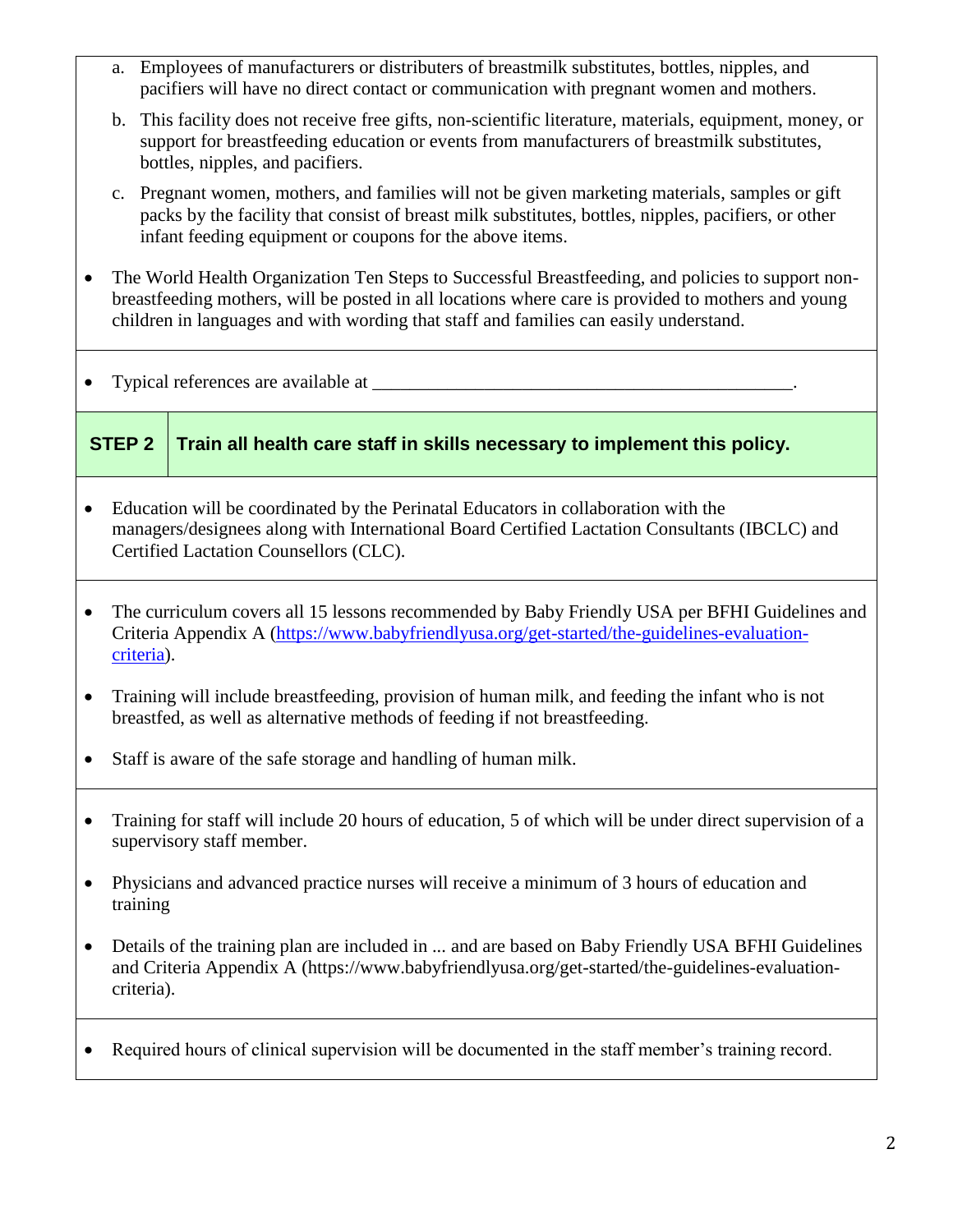- Staff competency is verified during orientation and annually by the education and lactation staff.
- New employees who are able to produce documentation of current IBCLC/CLC certification are not required to complete the full curriculum, but at minimum will be oriented to our Breastfeeding/Infant Feeding policy.
- Documentation of staff training will be maintained in each staff member's (physician's) employee portfolios. Academic physicians, advanced practice nurses and staff members will maintain records of faculty development related to breastfeeding and evidence of completion of 3 hours of required instruction in their teaching portfolios.
- All staff will receive training necessary to implement this policy within 6 months of hire.

### **STEP 3 Inform all pregnant women about the benefits and management of breastfeeding.**

- The administrative and medical directors/designees are responsible for the implementation of education that is provided to patients.
- All pregnant women will be provided with information on breastfeeding and counselled on the importance of breastfeeding, contraindications to breastfeeding, and management of breastfeeding. The facility will collaborate with prenatal care providers in the community to provide breastfeeding education and support.
- Collaboration with community-based programs such as WIC, and community participation in hospital Perinatal Committees has been established in order to coordinate breastfeeding messages.
- All mothers will receive support and education on the following topics:
	- a. Importance of breastfeeding and the risks of not doing so
	- b. Skin-to-Skin contact
	- c. Rooming-In
	- d. Breastfeeding management:
		- Early initiation of breastfeeding
		- Proper positioning and latch-on
		- Nutritive suckling and swallowing
		- Milk production
		- Recognition of feeding cues/baby-led feedings with no limits on length of feedings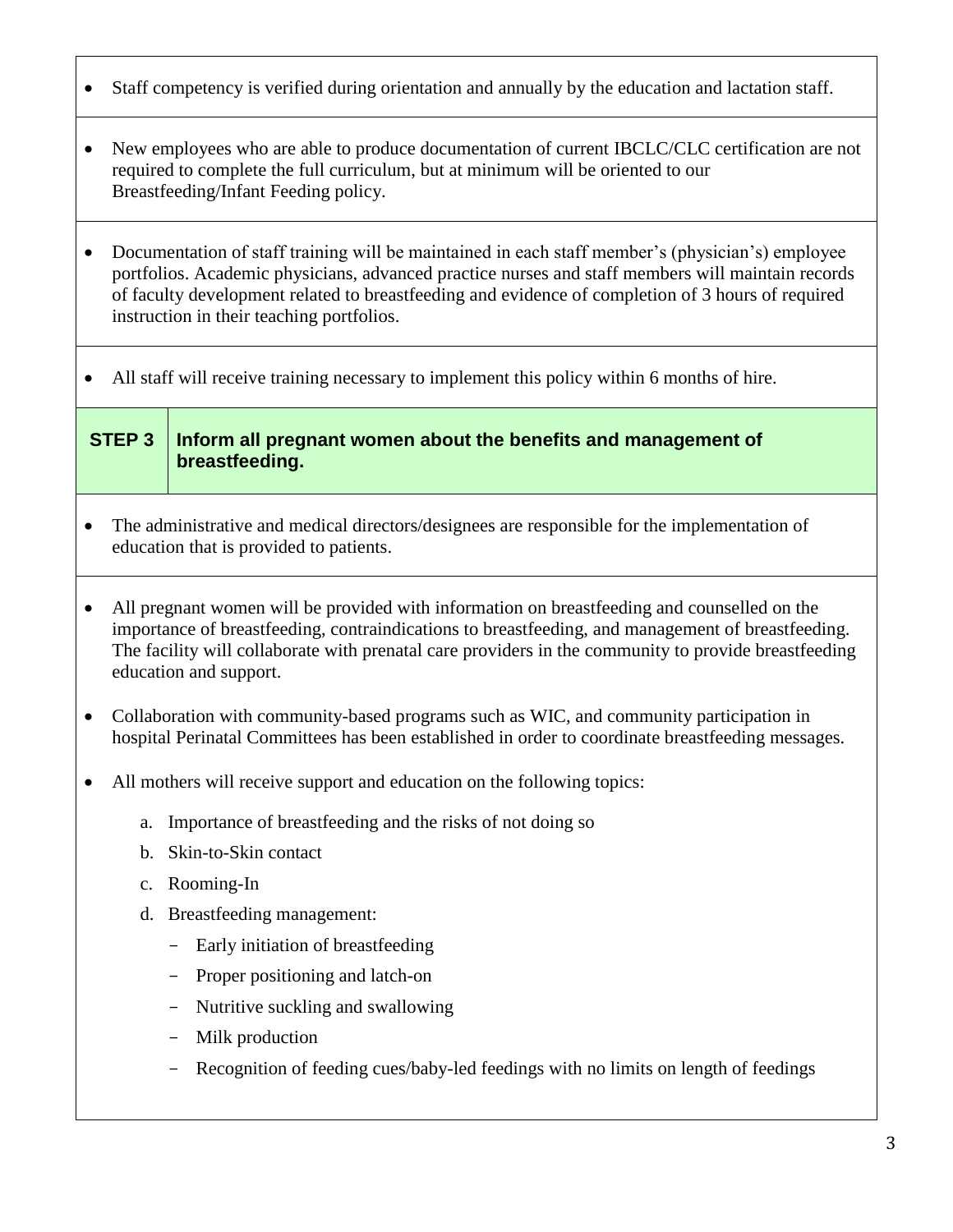- Frequency of feeding including no limits on how often or how long an infant should be fed
- Expression of breastmilk, including hand expression and the use of a pump, if indicated
- How to recognize if infant is adequately nourished
- Recognition of feeding issues and reasons for contacting a healthcare provider
- Risks of non-breast milk substitutes prior to introduction of complementary foods at six months
- e. Recommendations to breastfeed exclusively for six (6) months. The definition of exclusive breastfeeding is that the infant receives only breastmilk without any additional food or drink.
- f. Recommendations to continue breastfeeding to at least one year after introduction of appropriate complementary foods not prior to six months
- The method of feeding will be documented in the medical record of every mother and newborn.
- Breastfeeding will be encouraged unless medically contraindicated Baby Friendly USA BFHI Guidelines and Criteria Appendix B [\(https://www.babyfriendlyusa.org/get-started/the-guidelines](https://www.babyfriendlyusa.org/get-started/the-guidelines-evaluation-criteria)[evaluation-criteria\)](https://www.babyfriendlyusa.org/get-started/the-guidelines-evaluation-criteria).
- Pregnant women and families will receive no information that promotes use of human milk substitutes, including no information with industry logos or promotional materials per the Compliance with the International Code of Marketing of Breast-milk Substitutes as described in Baby Friendly USA BFHI Guidelines and Criteria [\(https://www.babyfriendlyusa.org/get-started/the](https://www.babyfriendlyusa.org/get-started/the-guidelines-evaluation-criteria)[guidelines-evaluation-criteria\)](https://www.babyfriendlyusa.org/get-started/the-guidelines-evaluation-criteria).
- Educational sessions that promote use of infant formula or other human milk substitutes will be replaced by sessions that promote breastfeeding or use of human milk.
- For bottle/formula feeding mothers education will be provided on an individual basis, group educational sessions on bottle/formula feeding will be avoided.

**STEP 4 Help mothers initiate breastfeeding within one half-hour of birth.**

- Routine skin-to-skin contact (SSC) is the recommended standard practice regardless of the mother's feeding intention and type of delivery.
- All mother-newborn couples (dyads) will be offered SSC contact immediately after birth unless medically unstable.
	- a. All mother/infant dyads are supported to have immediate SSC.
	- b. Routine newborn procedures will be postponed until the first breastfeeding attempt occurs during the initial period of SSC.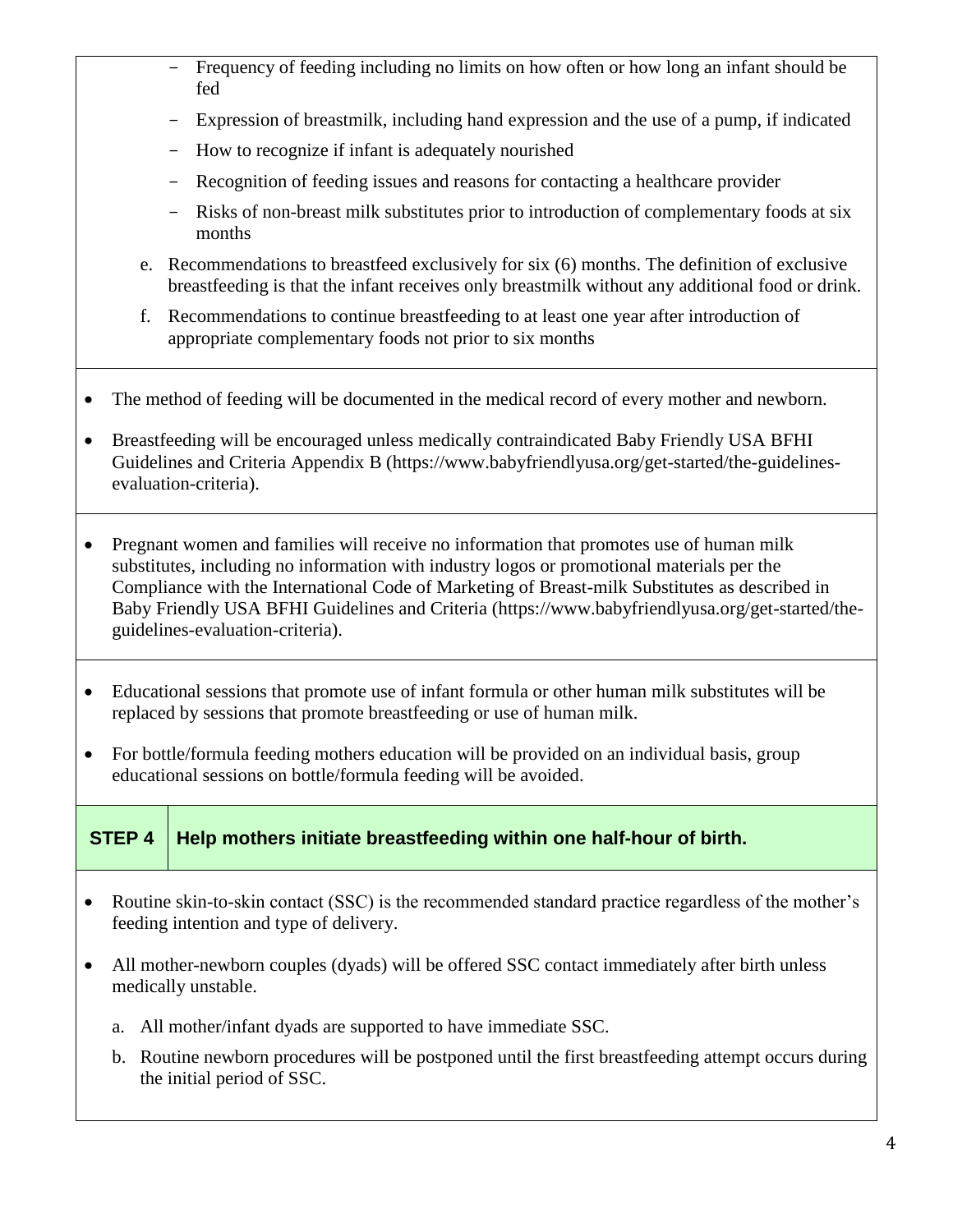- c. When a delay of SSC has occurred staff will ensure that mother and infant have SSC as soon as medically possible.
- d. Routine assessments are performed while in SSC.
- e. Procedure for SSC will be standardized:
	- infant dried and placed ventral-to-ventral on mothers chest
	- cap placed on head
	- doubled pre-warmed blankets over both
	- may suction if necessary while in SSC
	- assess and assign APGARS
	- replace damp blankets as needed
- f. Dyads will be monitored while in SSC.
- g. SSC begins immediately after birth and continues for at least 1 hour.
- h. Initiation and duration of SSC will be documented in the medical record.
- i. Assistance is offered to assess baby's readiness for feeding within one hour of birth.
- j. SSC will continue, uninterrupted, until the baby completes the first feeding.
- k. All mothers of caesarean section delivery should be given their babies to hold with SSC as soon as the mother is safely able to hold and respond to her baby.
- l. Routine assessment procedures will be performed while the infant is in SSC with the mother.
- m. When a delay of initial SSC has occurred staff will ensure that mother and infant received skinto-skin care as soon as medically possible.
- n. Initiation of SSC for infants being cared for in the special care nursery or NICU is addressed in a hospital-specific SSC protocol for special care neonates (*insert link with example*).
- o. Mother and baby will remain together throughout the entire stay. Frequent skin-to-skin contact will be encouraged.

#### **STEP 5 Show mothers how to breastfeed and how to maintain lactation in the event that they need to be separated from their infants.**

- Labor and Delivery Unit RN will:
	- a. Document the desired feeding method in mothers' and infants' charts
	- b. Place the newborn skin-to-skin immediately following birth and encourage breastfeeding within the first hour when clinically stable and appropriate
	- c. Document breastfeeding assessment and teaching
	- d. Educate mothers regarding proper positioning and latch as well how to ascertain effectiveness of feeding
	- e. Report feeding status upon transfer to Mother/Infant Unit or NICU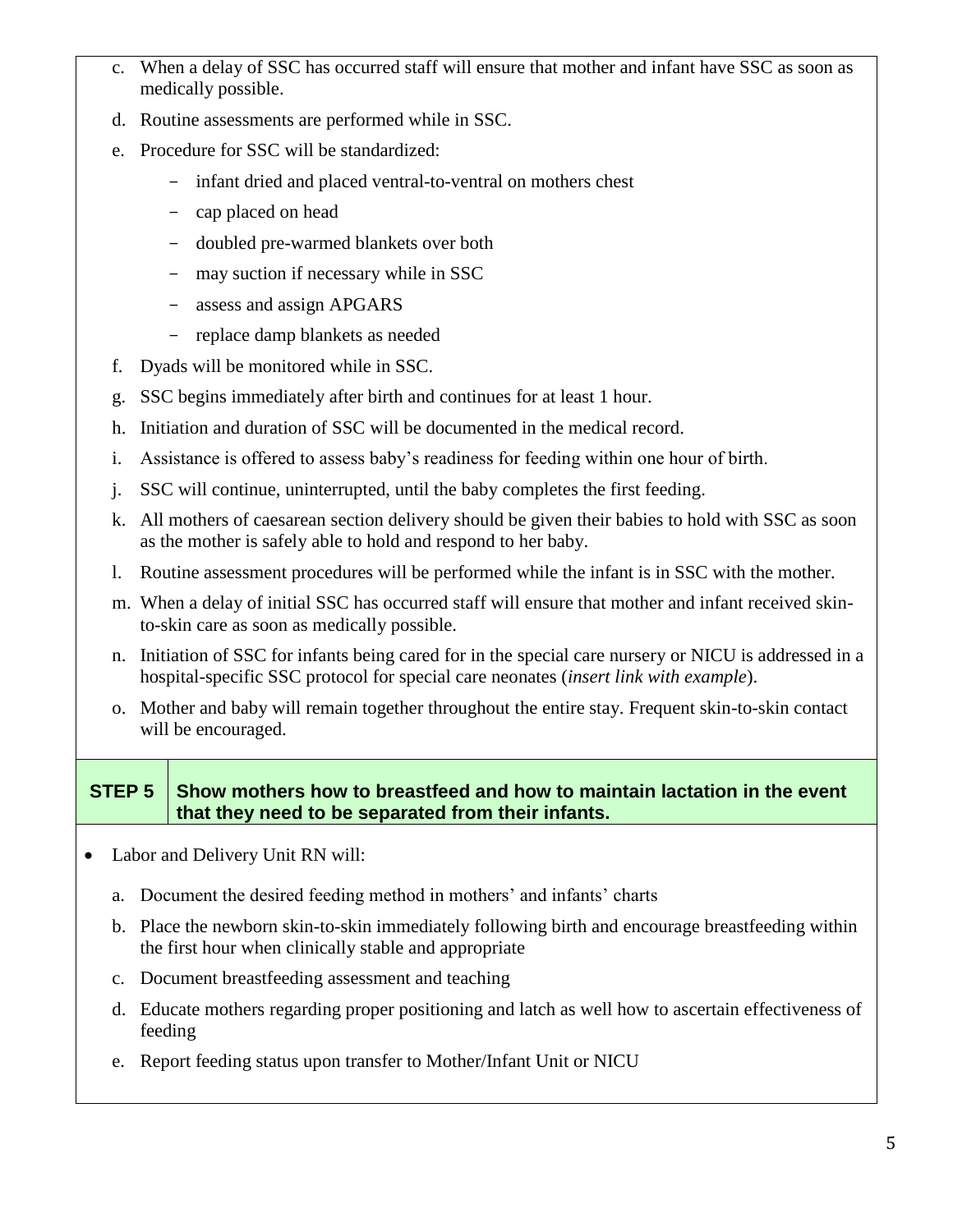- Mother/Infant Unit RN will:
	- a. Document the desired feeding method for the newborn in the newborn's chart
	- b. Distribute the breastfeeding information packet upon admission
	- c. Encourage skin-to-skin and 24-hour rooming-in
	- d. All infants regardless of feeding method will practice rooming-in.
	- e. Mother-infant separation will be minimized and occur for medical procedures or indications.
	- f. All routine newborn procedures will be performed at the bedside.
	- g. Teach manual breast massage techniques
	- h. Teach infant feeding cues, assess newborn's readiness to feed and assist with breastfeeding when the newborn cues, and document encounter in the medical record
	- i. Assess and document breastfeeding using the assessment guide in this policy and LATCH scores done at least twice daily (see attached Additional Information).
	- j. Eliminate bottles from bassinets and rooms
	- k. Assess mothers' breasts and nipples for any issues that would affect feeding and document findings
	- l. Educate mothers on reasons for referral for additional breastfeeding support by a qualified lactation professional
	- m. Encourage mother to attend breastfeeding class and/or view the educational video
	- n. Teach proper breast milk storage using referenced materials on storage guidelines
- Labor and Delivery Unit RN will:
	- a. Encourage mothers who are separated from their sick or preterm newborns to express milk as soon as clinically able (optimally within 3 hours, but no longer than within 6 hours after birth) using manual and mechanical methods of milk expression
	- b. Educate mothers who are separated from their newborn(s) to manually or mechanically express milk 8 times or more every 24 hours
	- c. Educate and assist mothers with proper technique of pumping and proper cleaning of pump equipment
- For unstable infants in the observation nursery, transitional nursery or NICU, the RN's staffing these units will:
	- a. Document the desired feeding method for newborns in newborn charts
	- b. Encourage mothers to pump as soon as clinically able (ideally within 6 hours after birth)
	- c. Encourage mothers to pump every 2-3 hours during the day and at least 1-2 times during the night for 15-20 minutes or until the milk stops flowing. Mothers should be instructed not to pump for longer than 30 minutes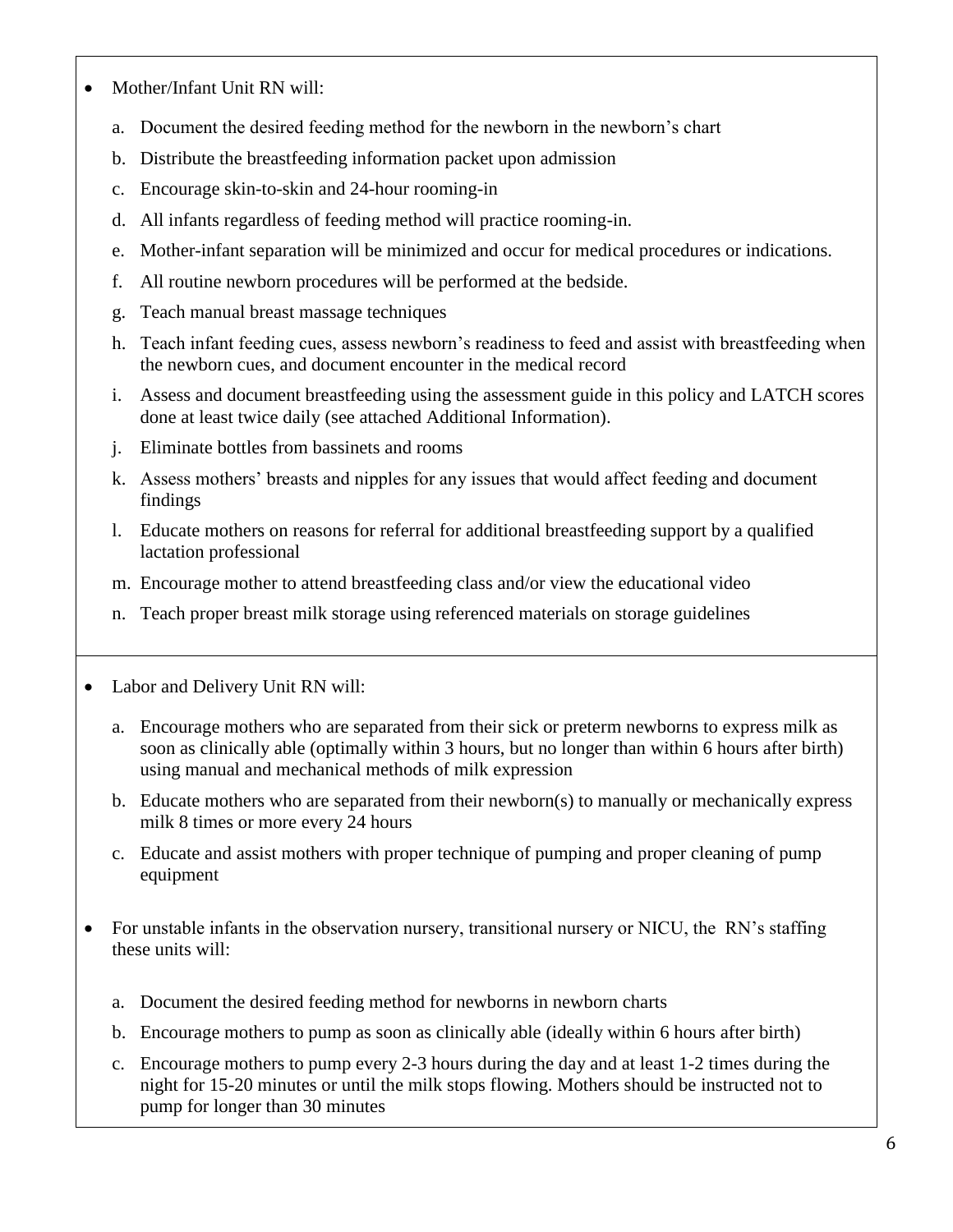- Mothers who are feeding formula supplements or exclusively shall receive written information that is not specific to a brand as well as verbal education about proper preparation, measurement, safe handling, storage, hygiene and cleaning utensils and feeding supplies.
- This education will be provided on an individual basis and not in group sessions.
- The information will include information about safety regarding reconstituting powder and concentrate formula from national sources such as the FDA.
- Mothers feeding formula will be counselled about proper feeding amounts and methods.
- Education for formula feeding mothers will be documented in their infants' records.

## **STEP 6 Give newborn infants no food or drink other than breast milk unless medically indicated.**

- Mothers will be supported to exclusively breastfeed their babies and educated about the risks of supplementation while breastfeeding.
- If a mother requests that her breastfeeding newborn receive formula, staff will:
	- a. explore with the mother her reasons for this request and address her concerns
	- b. educate the mother about the negative consequences of feeding infant formula
	- c. document the education that has been provided in addition to documentation stipulated below
- On assessment, if an infant is found to have asymptomatic/symptomatic hypoglycemia, significant dehydration, weight loss of >10% of birth weight, or jaundice as defined under Medical Indications for Supplementation, the protocol for will be activated (see attached Additional Information).
- Medical indications for supplementation will include, but are not limited to, the following:
	- a. Asymptomatic/Symptomatic Hypoglycemia (follow hypoglycemia policy see below)
	- b. Significant dehydration: evidenced by no void in 24 hours
	- c. Weight loss of >10% of birth weight and infant unable to directly breastfeed or has LATCH < 7, and milk transfer assessed to be insufficient.
	- d. Hyperbilirubinemia levels/concentrations in the range that necessitate treatment by phototherapy as documented in the American Academy of Pediatrics Policy Statement on the Management Hyperbilirubinemia in the Newborn Infant 35 or More Weeks Gestation and by the Newborn's Attending Pediatrician. Attached Figures 2a, 2b, 2c contain hyperbilirubinemia intervention charts for low-, medium-, and high-risk infants. If supplemental formula is used for hyperbilirubinemia, hydrolysed formula is recommended.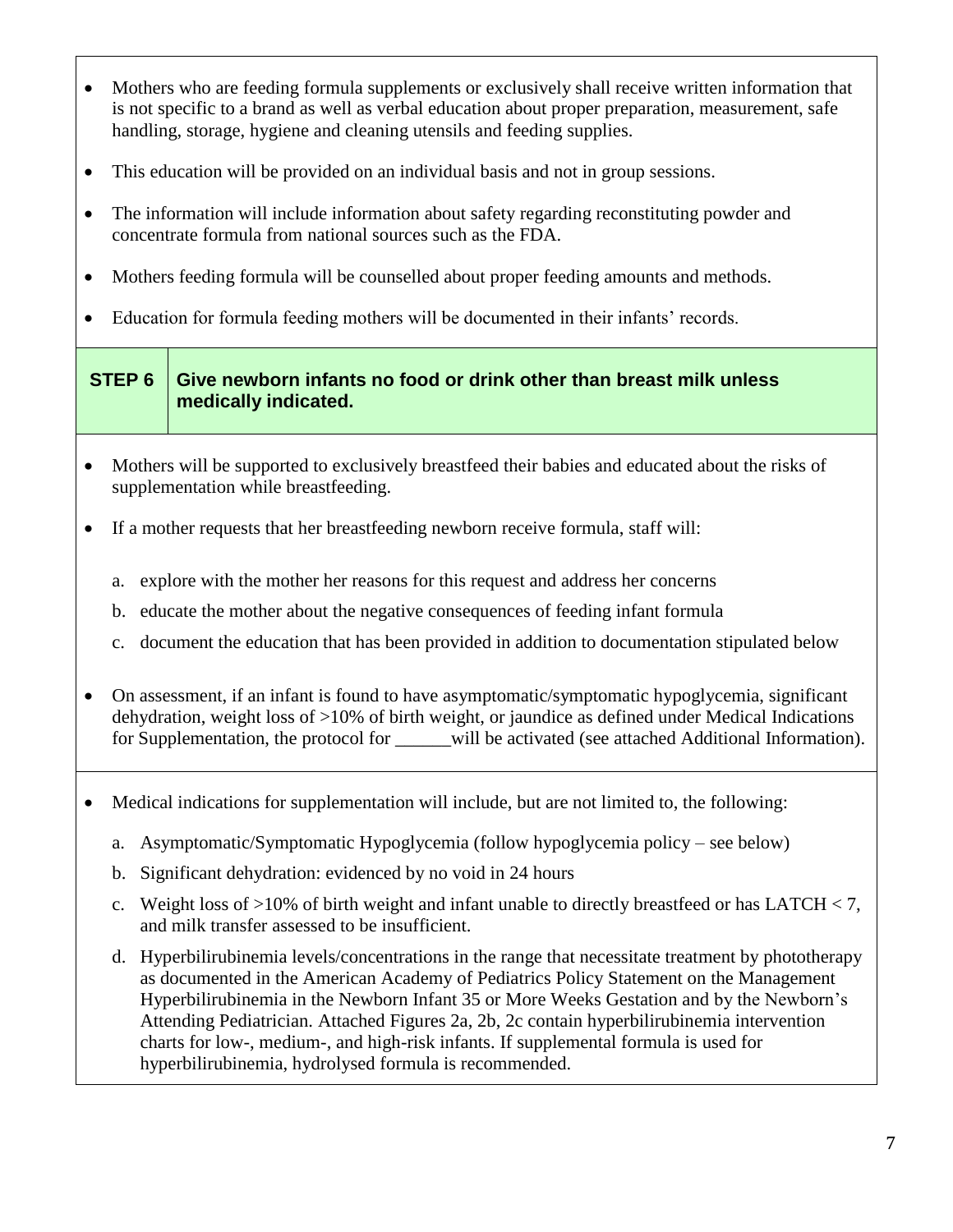- The protocol for supplemental feedings includes:
	- a. Supplemental feedings require a physician's order
	- b. A protocol order is initiated per policy
	- c. Suggested intake for the term healthy infant is a goal of  $5-10$  cc per feed on day of life  $\#1$ , followed by 15-30 cc per feed on days of life #2 and #3
	- d. Utilizing an alternative feeding device (e.g., cup, syringe, finger feed, spoon) is the preferred method of supplemental feeding compared to nipple/bottle feeding method
	- e. Provide supplementation of expressed breastmilk, which is preferred (encourage mom to hand express or pump), donor breastmilk or 20-calorie infant formula as per protocol.
	- f. Educate family on safe use of alternative feeding devices such as syringe, cup and spoon.
	- g. Complete a formal evaluation of the mother-baby dyad including a direct observation of the next breastfeeding, and initiate a lactation consult.
	- h. Notify the physician if the medical indication persists after two feedings.
- All supplemental feedings will be documented in the infant's medical record and will include: the need for supplementation, the initiation of the supplementation order, parental education and discussion, medical indication or reason for supplementation, type of supplementation, method of providing the supplementation, and volume.
- All formula, nipples, bottles, and alternative feeding devices will be purchased by Hospital at fair market value, and will not be provided free or at a price under market value by industry.
- Hospital does not distribute samples, marketing materials, brochures, educational materials or gifts provided by infant formula industry.

**STEP 7**

**Practice rooming-in (allow mothers and infants to remain together) 24 hours a day.**

- All mothers and infants will room-in together, including at night, regardless of feeding preference.
- Separation of mothers and infants will occur only if medically indicated and justification is documented in the chart.
- Routine newborn procedures will be performed at the mother's bedside.
- Interruptions to rooming in will be documented in the medical record including the reason for the interruption, the location of the newborn and the time the newborn is returned to the mother.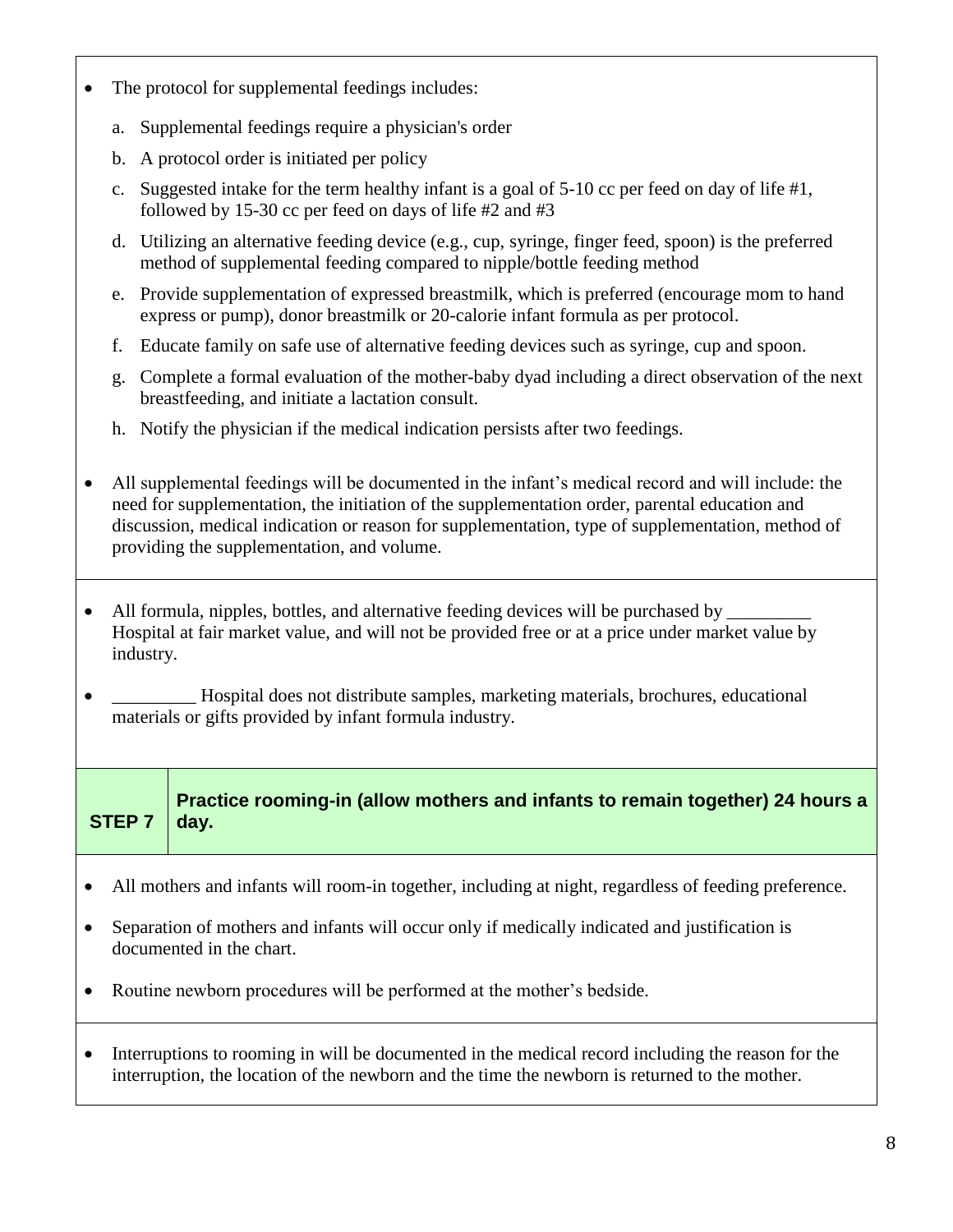- If a mother requests the newborn be cared for in the nursery, the reason for the request will be explored; education regarding the benefits of keeping the infant in close proximity will be provided and documented in the medical record. If the mother still requests care be provided outside of her room, then the newborn will be returned to the mother for feedings when feeding cues are observed in order to support exclusive breastfeeding.
- 

#### **STEP 8 Encourage breastfeeding on demand.**

- Mothers are taught: (1) to recognize infant feeding cues, (2) that infants should feed on-demand, and (3) appropriate expectations for feedings post-partum.
- No restrictions are placed on mothers regarding frequency or duration of breastfeeding.

**STEP 9 Give no pacifiers or artificial nipples to breastfeeding infants.**

- Pacifiers or artificial nipples will not be given by the staff to breastfeeding infants with the following exceptions:
	- a. Pre-term infants in the NICU or infants with medical conditions that are benefitted by nonnutritive suckling
	- b. Newborns undergoing painful procedures when breastfeeding to comfort the infants is not available. If a pacifier is used, it will be discarded following the procedure and will not be returned to the mother.
	- c. If a mother requests a pacifier the staff will explore reasons for this request and address the mother's concerns and educate her on potential problems with pacifier use. This education will be documented in the medical record. If a mother insists on using a pacifier, the pacifier will be provided by the family and not by the hospital.
	- d. Infants who are receiving supplemental nutrition will be offered alternative feeding methods to avoid use of bottles and nipples if acceptable to mother and achievable according to staff.
	- e. Mothers will be taught the rationale for avoidance of bottles and nipples according to the best scientific evidence available.

## **STEP 10 Foster the establishment of breastfeeding support groups and refer mothers to them on discharge from the hospital or clinic.**

- All breastfeeding newborns will be scheduled to see a pediatrician or other knowledgeable healthcare professional at 3 to 5 days of age.
- For infants who are still not latching on or breastfeeding well at the time of discharge, the feeding/pumping/supplementation plan will be reviewed with the mother in addition to the routine breastfeeding instructions.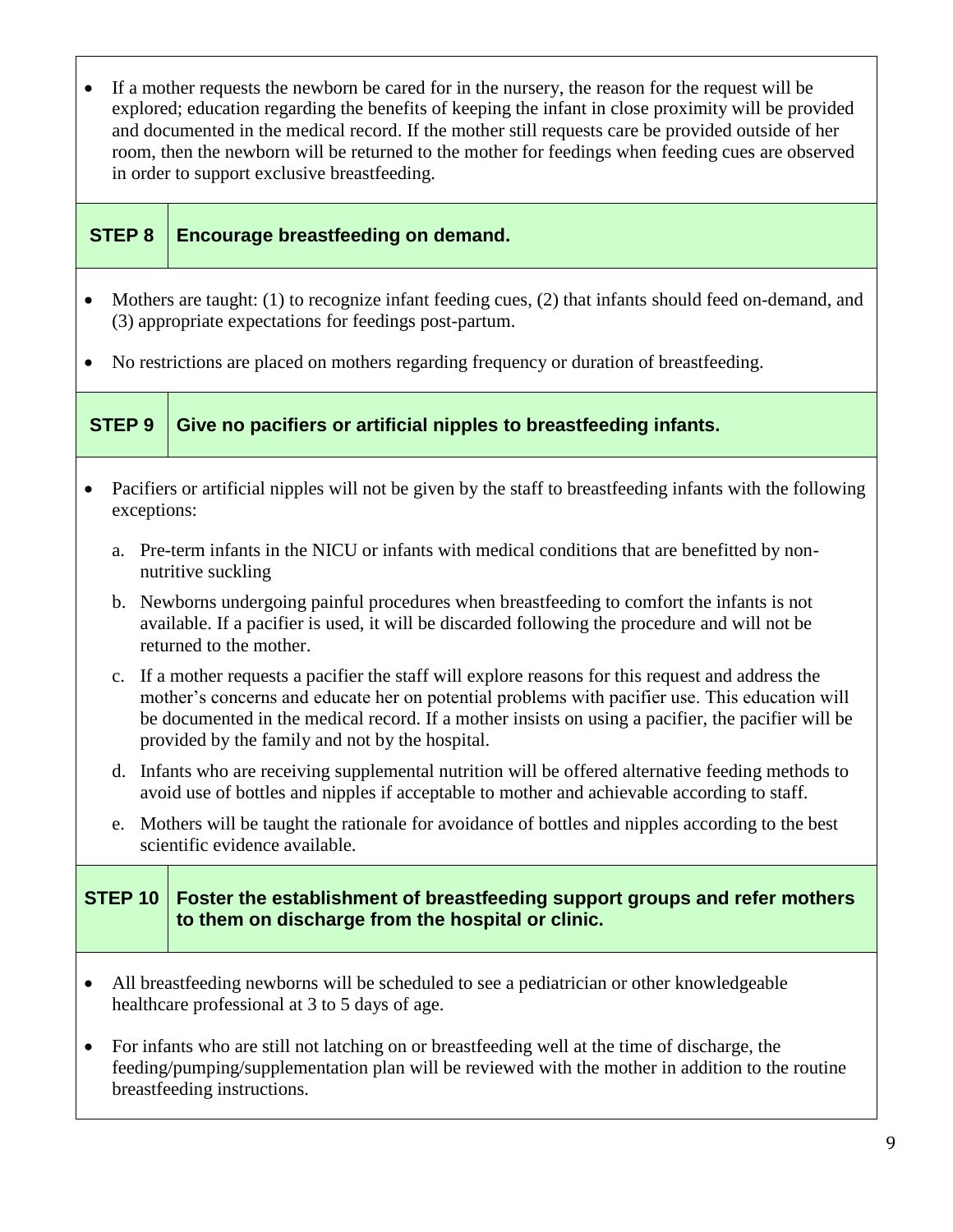- A follow-up visit to the pediatrician or a home nurse visit should be scheduled within 24 hours of discharge. Depending on the clinical situation, it may be appropriate to delay the discharge of a newborn with feeding difficulties.
- Breastfeeding mothers will be referred to community breastfeeding resources and support groups.
- A list of resources will be printed and distributed to all breastfeeding families in their discharge information package. This list will be printed in the languages most frequently spoken/read by mothers delivering at this hospital.

**Compliance with the International Code of Marketing of Breast Milk Substitutes**

- If the institution decides to offer a gift at discharge, this gift will not contain industry-sponsored materials, logos, or supplies that related to infant feeding.
- Mothers will not receive any infant formula, coupons, or logos of formula companies, or literature with formula company logos or materials produced by companies related to infant feeding.
- This facility upholds the WHO International Code of Marketing of Breastmilk Substitutes by declining to accept or distribute free or subsidized supplies of breast milk substitutes, nipples and other feeding devices.
- Employees of manufacturers or distributers of breastmilk substitutes, bottles, nipples, and pacifiers will have no direct contact or communication with pregnant women and mothers.
- This facility does not receive free gifts, non-scientific literature, materials, equipment, money, or support for breastfeeding education or events from manufacturers of breastmilk substitutes, bottles, nipples, and pacifiers.
- Pregnant women, mothers, and families will not be given marketing materials or samples or gift packs by the facility that consist of breastmilk substitutes, bottles, nipples, pacifiers, or other infant feeding equipment or coupons for the above items.

# **Policies, Supporting Documents Impacting Infant Feeding Policy**

- The following policies refer to this Infant Feeding Policy:
	- a. \_\_\_\_\_\_\_\_\_\_\_\_\_\_\_\_\_\_\_\_\_\_\_\_\_\_\_\_\_\_\_\_\_\_\_\_\_\_\_\_
	- $\mathbf{b}$ .

*Below are examples of other documents that may impact infant feeding policy. If these documents exist in your facility, have they been reviewed for consistency with the Infant Feeding Policy?*

- *a. Breastfeeding Support Pathway*
- *b. 12-Hour Breastfeeding Decision Tree*